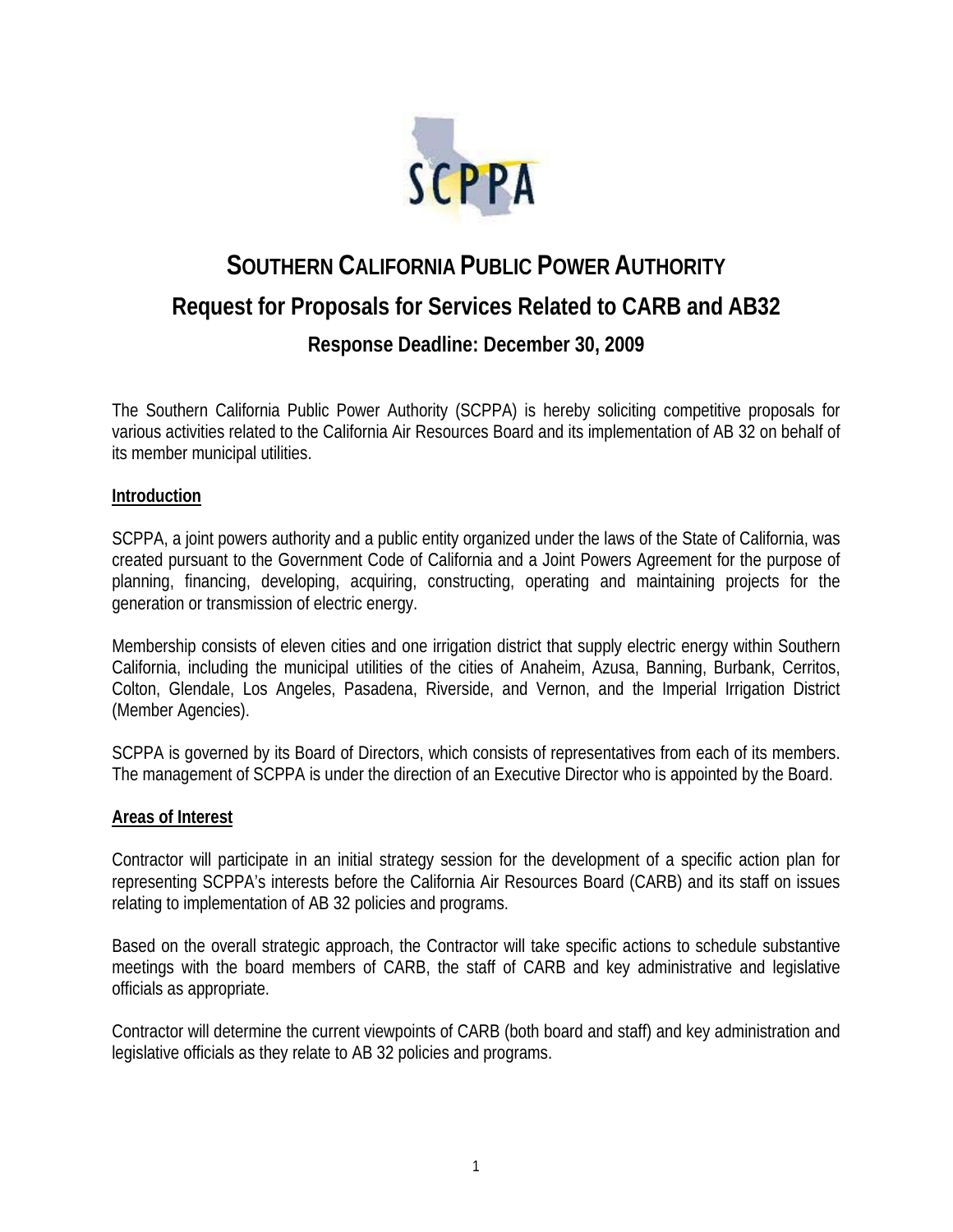Contractor will communicate with SCPPA on a regular basis to provide updates on CARB proceedings and status of major policy discussions with CARB board members and staff regarding AB 32 policies and programs.

Contractor will advise SCPPA regarding communications with CARB board members and staff.

Contractor will assist SCPPA in developing advocates who might be of assistance in achieving SCPPA's AB 32 policy and program goals at CARB.

If necessary, Contractor will assist in the development and introduction of legislation relating to the CARB's implementation of AB 32 policies and programs.

Contractor will monitor legislation introduced by other parties affected by CARB implementation of AB 32 policies and programs for consistency with SCPPA's interests.

Contractor will provide SCPPA with monthly reports of its activities.

SCPPA believes that certain members of Contractor's staff assigned to this activity will need to be registered lobbyists in the State of California and should be identified as such in the response to the RFP. (If Contractor disagrees with the need for registration to conduct these activities, it should be specifically noted in the response.)

# **Proposal Submission Required Elements**

1. **Transmittal Letter:** A brief statement of the Contractor's understanding of the work to be done and commitment to perform the work as scheduled including a summary of exceptions taken to the RFP requirements, statement of work, specifications, and reference to any proposed contractual terms and conditions required by the Contractor. An officer authorized to bind must sign the proposal on behalf of the Proposer and must include the following declarations on the Transmittal Letter:

> "This proposal is genuine, and not sham or collusive, nor made in the interest or in behalf of any person not herein named; the proposer has not directly or indirectly induced or solicited any other proposer to put in a sham bid, or any other person, firm or corporation to refrain from submitting a proposal; and the proposer has not in any manner sought by collusion to secure for themselves an advantage over any other proposer."

- 2. **Applicant Information**: Provide legal name of company, address, e-mail address, telephone number, names and titles of individuals authorized to represent the Contractor.
- 3. **Proposal:** Provide a detailed description of addressing all of the Areas of Interest.
- 4. **Fees:** SCPPA is interested in discovering the Contractor's capabilities and pricing to make an informed decision and proceed to more specific negotiations. Pricing should be made based on good faith estimates of the requirements defined in this RFP. Detail specific examples or estimates of the fees. Describe how the fees will be determined. Prior to contract award, the successful bidder shall supply a detailed breakdown of the applicable overheads and fringe benefit costs that are part of the labor rates and other direct costs associated with the services to be performed.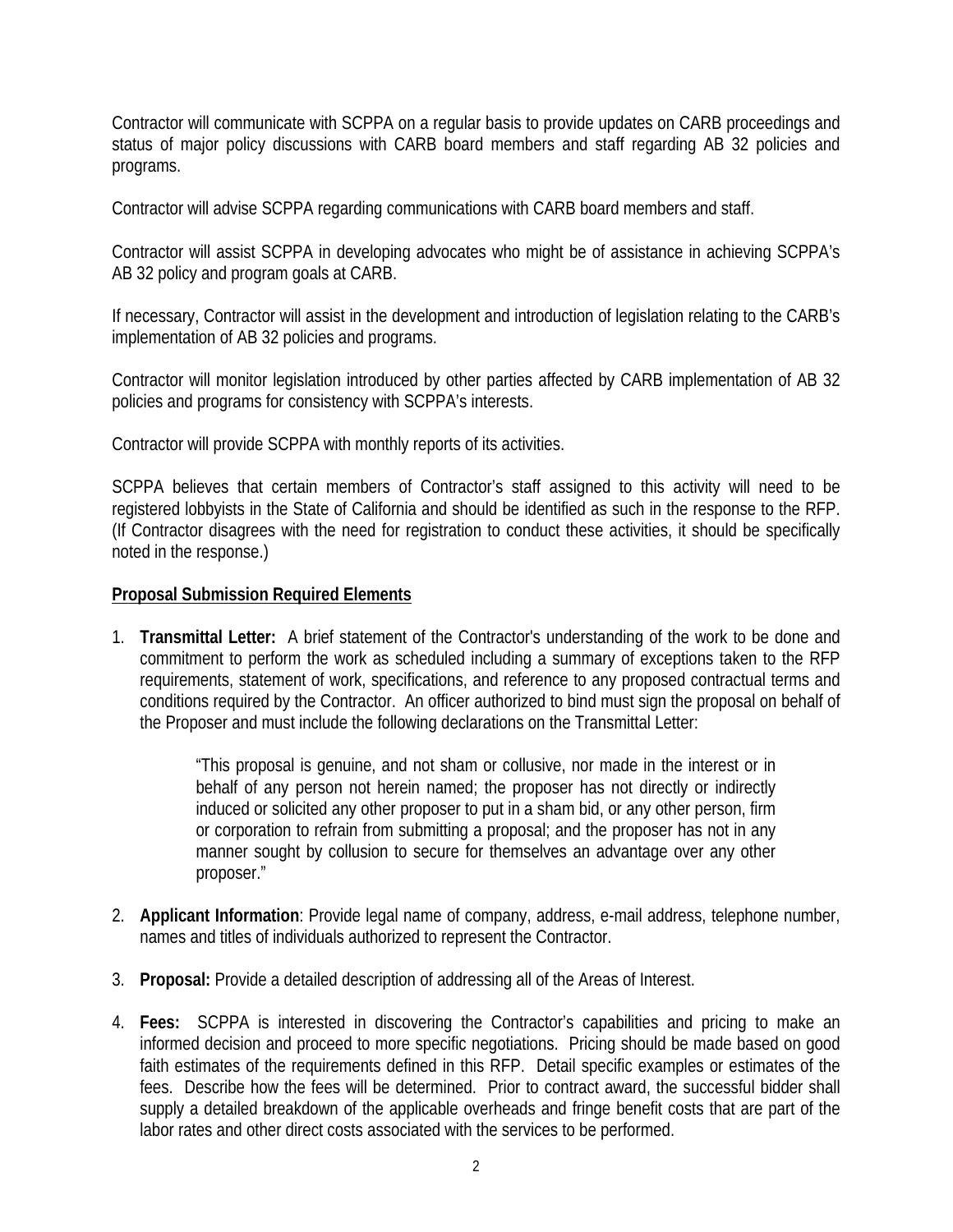- 5. **Timeline:** Provide a timeline for transaction development and implementation, member participation, and any other natural sub-divisions of work. It is expected that this will be a 12 month contract with provisions to renew for an additional 12 months. Identify expectations of staffing or document support from SCPPA or its members, including requirements definition, strategy refinement, and staffing requirements to support the proposed implementation methodology.
- 6. **Experience:** Respondent will clearly identify project participants and management team.
	- a. Describe your firm's organizational structure, management qualifications, and other contract related qualifications, including number of years firm has been in business.
	- b. Specify key employees and describe their qualifications, experience and duties related to this RFP, including the office location(s) where work will be performed.
	- c. Provide a commitment statement for the retention and use of key employees as proposed, their availability to initiate and sustain the proposal, as well as planned supplement if not available to assure project delivery.
	- d. State whether Consultant will use subcontractors to perform services pursuant to the contract. Should the use of subcontractors be offered, the Consultant shall provide the same assurances of competence for the subcontractor, plus the demonstrated ability to manage and supervise the subcontracted work. Subcontractors shall not be allowed to further subcontract with others for work on this program. The provisions of this contract shall apply to all subcontractors in the same manner as to the Consultant.
	- e. Respondent shall indicate any and all pending litigation that could affect the viability of respondent's proposal or respondent's financial stability.
	- f. Describe relevant program development and implementation experience and project approach. Provide a list of references for similar projects completed, including a contact person, phone number and address.
	- g. Describe whether the Contractor has, within the last three years, rendered any service to SCPPA or to any of SCPPA's members, either as a contractor or subcontractor, either under the current proposer's name or any other name or organization. If so, please provide details (status as prime or subcontractor, brief description of the contract, contract start and end dates, the contract administrator name, and total actual contract expenditures).
	- h. Demonstrate relationships, experience and effectiveness in advancing issues with the State Governor's Office, Assembly and Senate leadership, applicable Congressional Delegations, various caucuses and State agency officials.
	- i. Identify your involvement in any previously enacted legislation, or legislation introduced in previous legislative sessions within the last two years, that have impacted or could have impacted SCPPA or its members, with respect to the electric power industries.
	- j. Provide any information that may be used to evaluate potential conflicts of interest with SCPPA's goals under the potential engagement.

# **Proposal Submission Delivery Requirements**

There will be no initial proposer's conference associated with this Request for Proposals. Clarification questions may be addressed to Bill Carnahan at bcarnahan@scppa.org.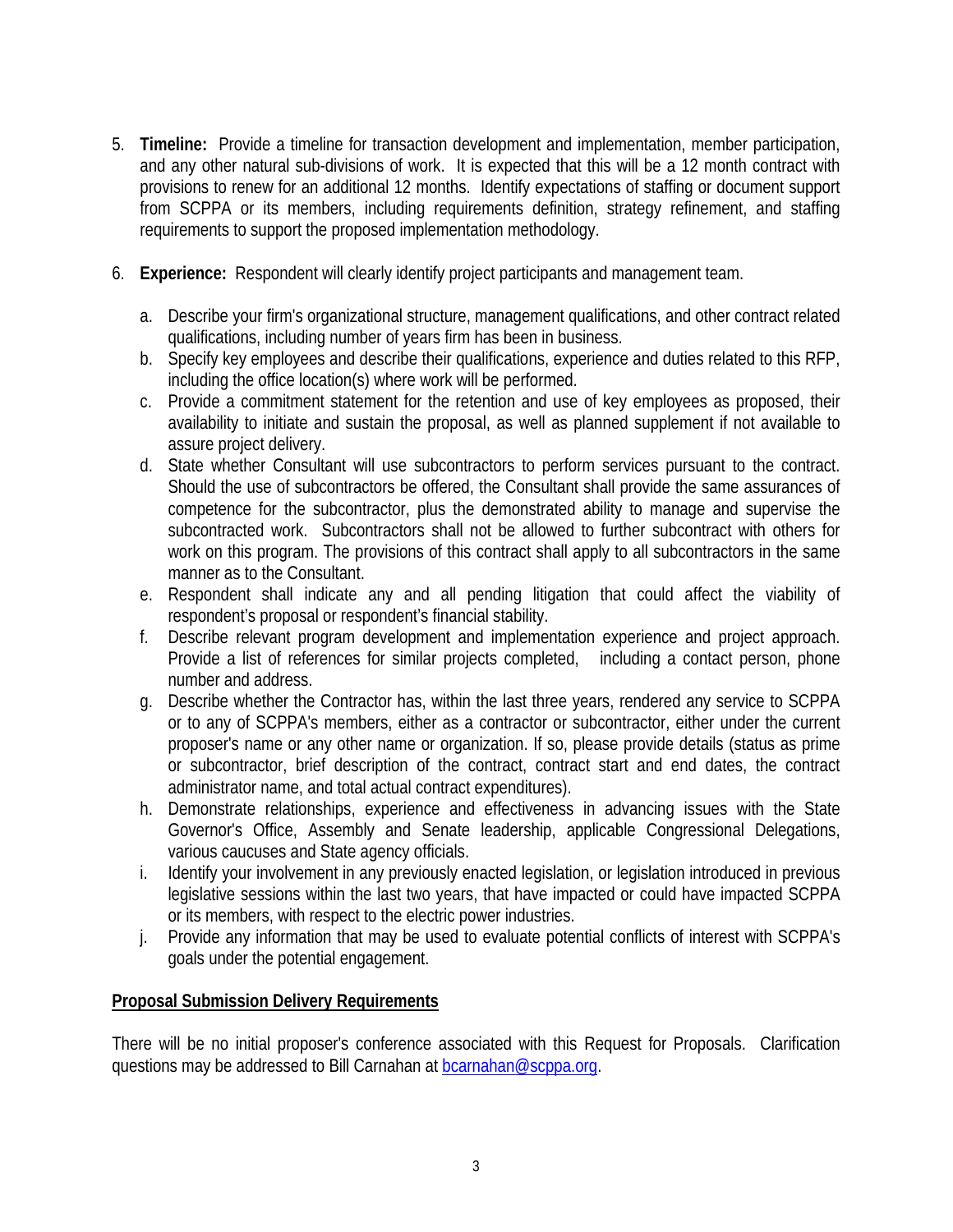One (1) hard copy of your response, including a Transmittal Letter of authentic offer with wet-ink authority signature, and any supporting documentation should be delivered prior to the end of business day on December 30, 2009, to:

> Southern California Public Power Authority 225 S. Lake Ave., Suite 1250 Pasadena, CA 91101

One electronic copy of your proposal should also be delivered to the address above, preferably on a CD or USB flash drive, or alternately e-mailed to **bcarnahan@scppa.org**.

No contact should be made with the Board of Directors, Committee Members, or SCPPA Participating Members concerning this request for proposals.

All information received by SCPPA in response to this Request for Proposals is subject to the California Public Records Act and all submissions may be subject to review in the event of an Audit.

# **Proposal Terms and Conditions**

- 1. SCPPA desires to enter exclusive negotiations with the proposer once selected as may be defined through a signed letter of intent and defined term.
- 2. SCPPA shall determine at its sole discretion the value of any and/or all proposals including price and non-price attributes.
- 3. Proposals may be sub-divided or combined with other proposals, at SCPPA's sole discretion.
- 4. SCPPA shall perform an initial screening evaluation to identify and eliminate any proposals that are not responsive to the RFP, do not meet the minimum requirements set forth in the RFP, are clearly not economically competitive with other proposals, or are submitted by respondents that lack appropriate creditworthiness, sufficient financial resources, or qualifications to provide dependable and reliable services.
- 5. SCPPA may entertain or eliminate proposals immediately upon receipt or at any future time if not clearly defined in the proposal as the end of the period of offer.
- 6. SCPPA reserves the right, without qualification and in its sole discretion, to accept or reject any or all proposals for any reason without explanation to the respondent, or to make the award to that respondent, who, in the opinion of SCPPA, will provide the most value to SCPPA and its customers.
- 7. SCPPA may decline to enter into any potential engagement agreement or contract with any respondent, terminate negotiations with any respondent, or to abandon the RFP process in its entirety.
- 8. SCPPA reserves the right to make an award to the other than the lowest price offer or the proposal evidencing the greatest technical ability or other measure if SCPPA determines that to do so would result in the greatest value to SCPPA and its members.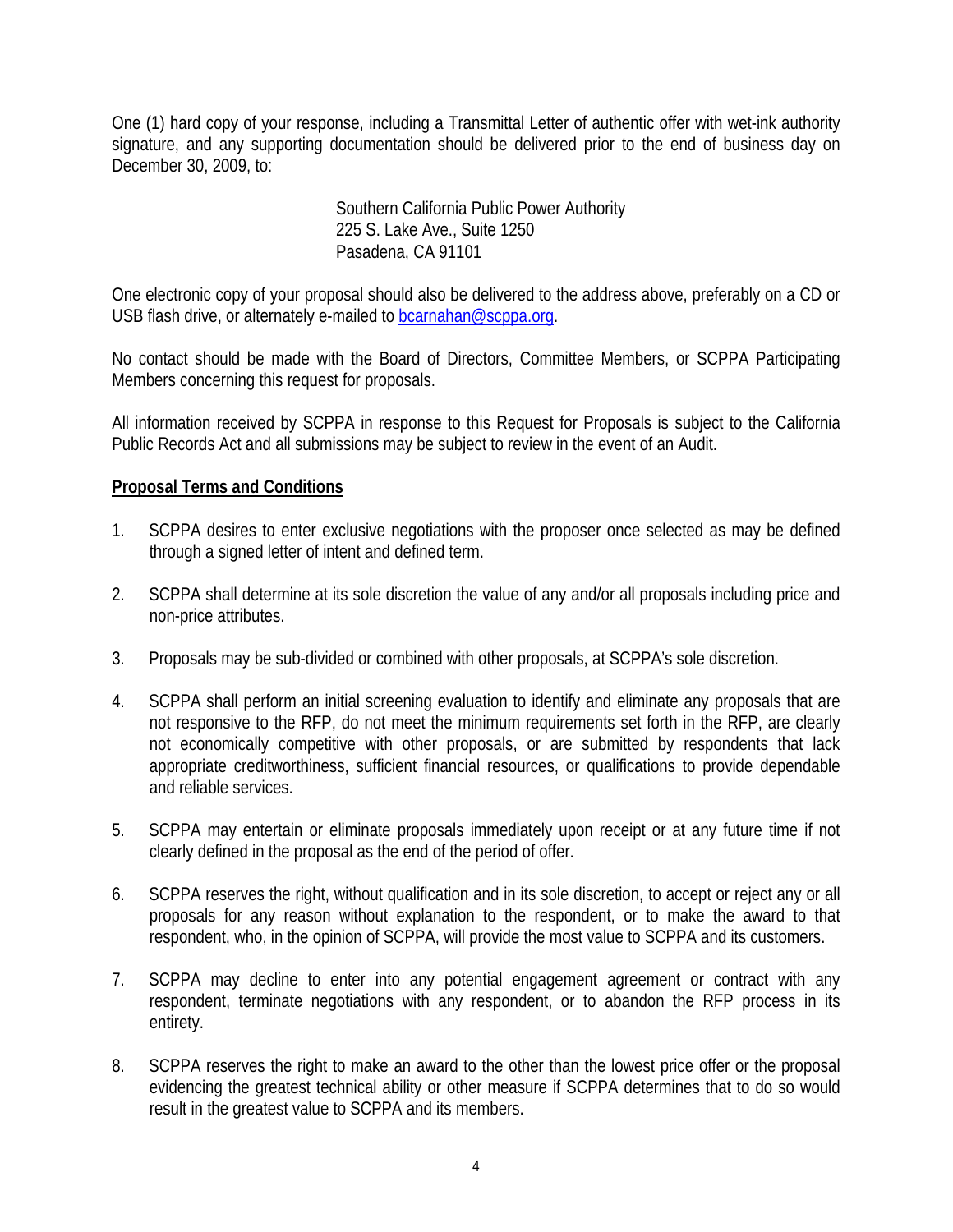- 9. Those respondents who submit proposals agree to do so without legal recourse against SCPPA, its members, and their directors, officers, employees and agents for rejection of their proposal(s) or for failure to execute or act on their proposal for any reason.
- 10. SCPPA shall not be liable to any respondent or party in law or equity for any reason whatsoever for any acts or omissions arising out of or in connection with this RFP.
- 11. Respondent shall be liable for all its costs and SCPPA shall not be responsible for any respondent's costs incurred to prepare, submit, or negotiate its proposal, a contract or for any other activity related thereto.
- 12. SCPPA may require certain performance assurances from proposers prior to entering into detailed negotiations for a proposed project. Such assurances may potentially include a requirement that proposers provide some form of performance security.
- 13. Either SCPPA collectively or Member Agencies individually may respond to, or enter into negotiations for a proposal. SCPPA is not responsible or liable for individual Member Agency interactions with the respondent which are not entirely contained within SCPPA's option or election to engage the respondent as defined within the Terms and Conditions herein.

# **Additional Requirements for Proposal**

- 1. **Consideration of Responses:** Submitted proposals should be prepared simply and economically, without the inclusion of unnecessary promotional materials. Proposals should be submitted on recycled paper that has a minimum of thirty percent (30%) post-consumer recycled content and duplex copied (double-sided pages) where applicable.
- 2. **Insurance:** If selected, the proposer will be required to maintain sufficient insurance for the type of work being performed. SCPPA or its members may require specific insurance coverage to be established and maintained during the course of work and as a condition of award or continuation of contract.
- 3. **Non-Discrimination/Equal Employment Practices/Affirmative Action Plan (AAP):** If selected, the proposer and each of its known subcontractors may be required to complete and file an acceptable Affirmative Action Plan. The Affirmative Action Plan may be set forth in the form required as a business practice by the Department of Water and Power of the City of Los Angeles which is SCPPA's largest member.
- 4. **Living Wage Ordinance:** If selected, the proposer may be required to comply with the applicable provisions of the City of Los Angles Living Wage Ordinance and the City of Los Angeles Service Contract Workers Retention Ordinance. The Living Wage Ordinance provisions are found in Section 10.36 of the Los Angeles City Administrative Code, and the Service Contract Workers Retention Ordinance are found in Section 10.37 of the Los Angeles Administrative Code (SCWRO/LW0).